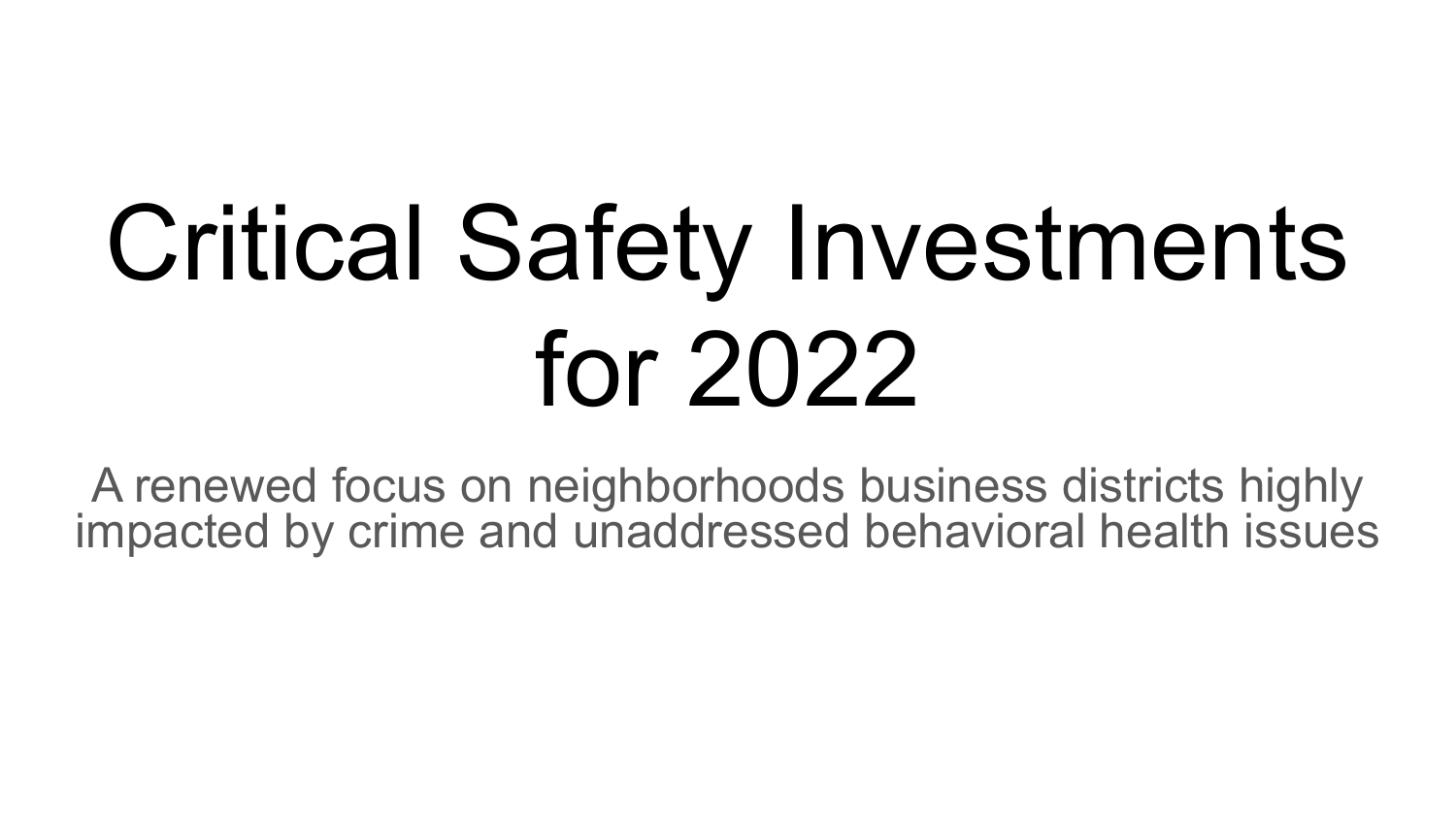# **NEIGHBORHOOD BUSINESS DISTRICTS IMPACTS**

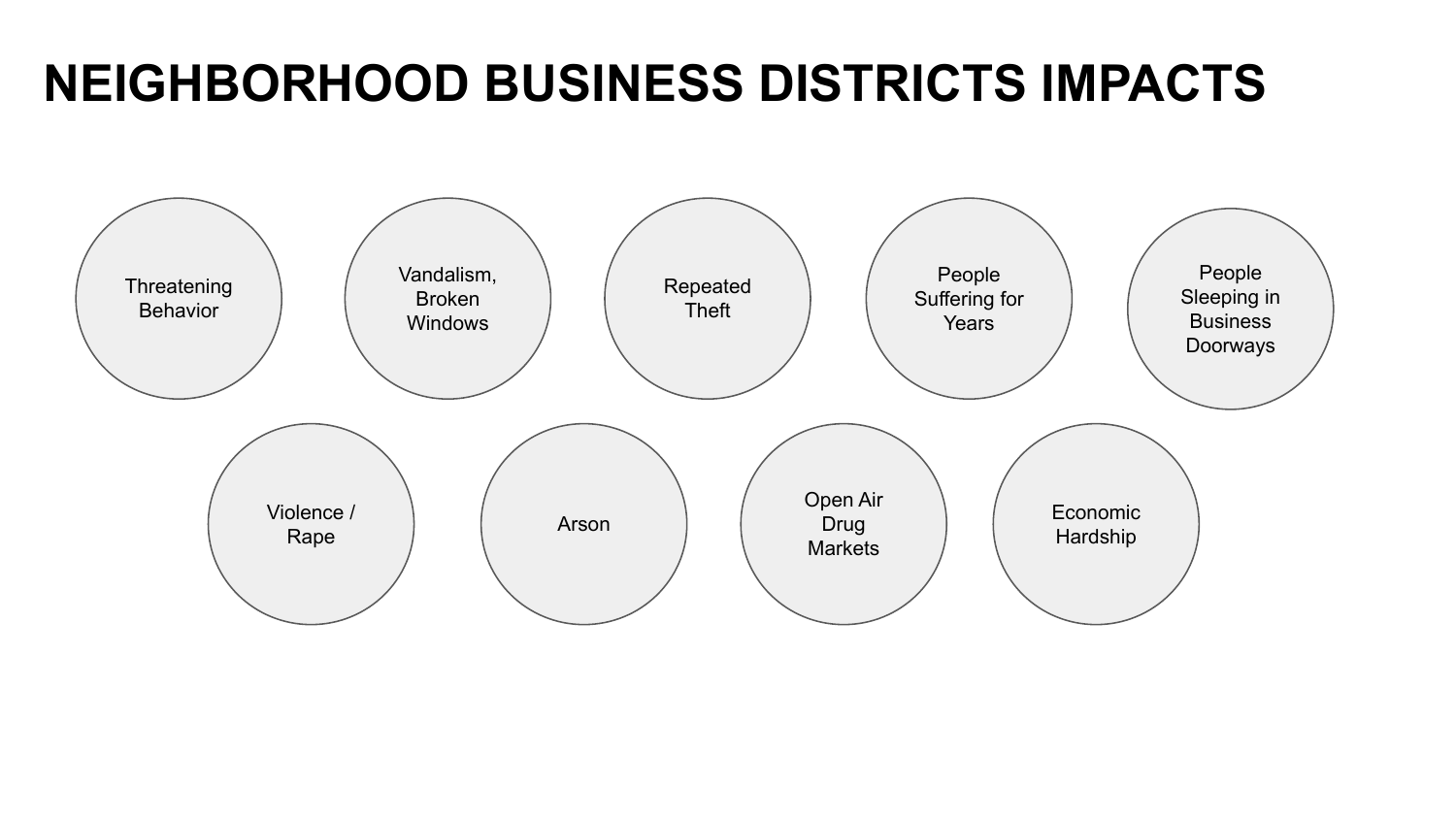# **EXISTING SCALE IS WRONG - North Seattle Example**

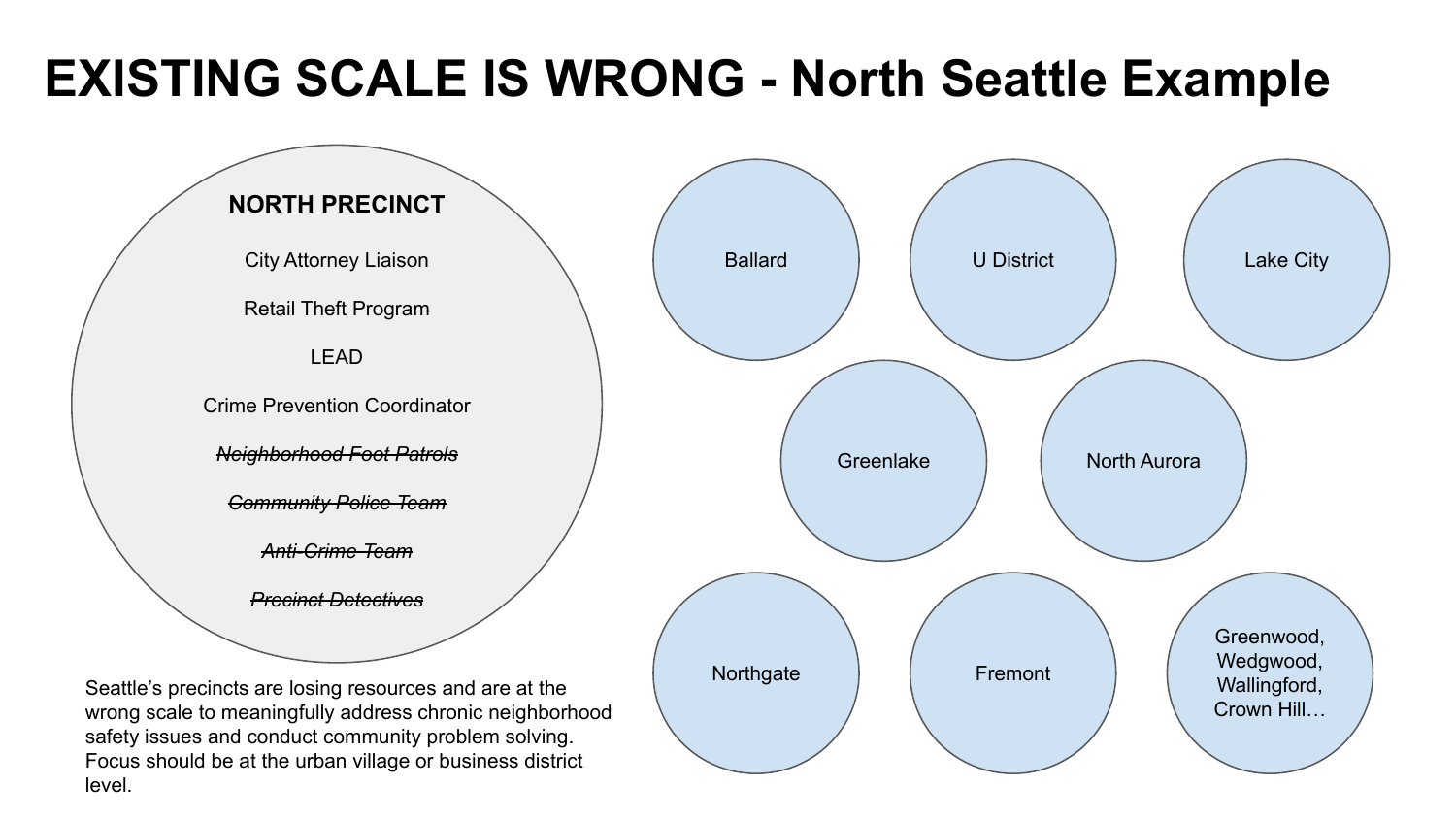# **PROPOSED SAFETY PROGRAMS**

### **DEDICATED MAYOR'S OFFICE ROLE TO OVERSEE COMMUNITY SAFETY** *(At City/Regional Leadership Level)*

*A dedicated employee within Mayor Harrell's office with the authority to green-light pilot programs and to work across city agencies to address the economic impacts of street-level crime and unaddressed behavioral health issues. (Andrew Myerberg is currently playing this role)*

### **COMMUNITY SAFETY HUB COORDINATOR** *(At Neighborhood Level)*

*A team of neighborhood-specific safety hub coordinators to act as liaisons between the community, police, outreach workers, and prosecutors to help identify patterns in incidents, persons in need of social services, and persons responsible for repeated crimes in a given geography.* 

### **HIGH-VISIBILITY CIVILIAN-STAFFED FOOT PATROL** *(At Neighborhood Level)*

*Teams of high-visibility civilian foot-beat patrols in major commercial districts, trained but unsworn, who can catalogue issues and provide proactive problem*  solving through relationships at the street level, while also providing a visual deterrent in areas where SPD no longer has the staffing available for regular foot patrols. These individuals would be out on the streets of the community. They would foster relationships with businesses within a small geography and provide *access to appropriate city/human services when needed, de-escalate mild crisis situations while spotting trends and issues that require additional city attention.*

### **NEIGHBORHOOD CRISIS RESPONSE** *(At Neighborhood Level)*

*Neighborhood-specific crisis-response teams that include behavioral health specialists and medical professionals who are trained in de-escalation and can liaise*  with existing outreach teams and community services who may have existing relationships and care plans in place. Also, sufficient police capacity for 911 *emergency response and emphasis patrols in high-incident neighborhood business districts.* 

### **NEIGHBORHOOD-BASED BEHAVIORAL HEALTH OUTREACH** *(At Neighborhood Level)*

*Neighborhood-specific teams of 2-3 outreach workers who would proactively engage with high-impact people experiencing struggles with behavioral health issues and/or homelessness. These outreach workers would provide critical support in problem-solving and issue identification for support from Community Hub Coordinator and Mayor's Office.*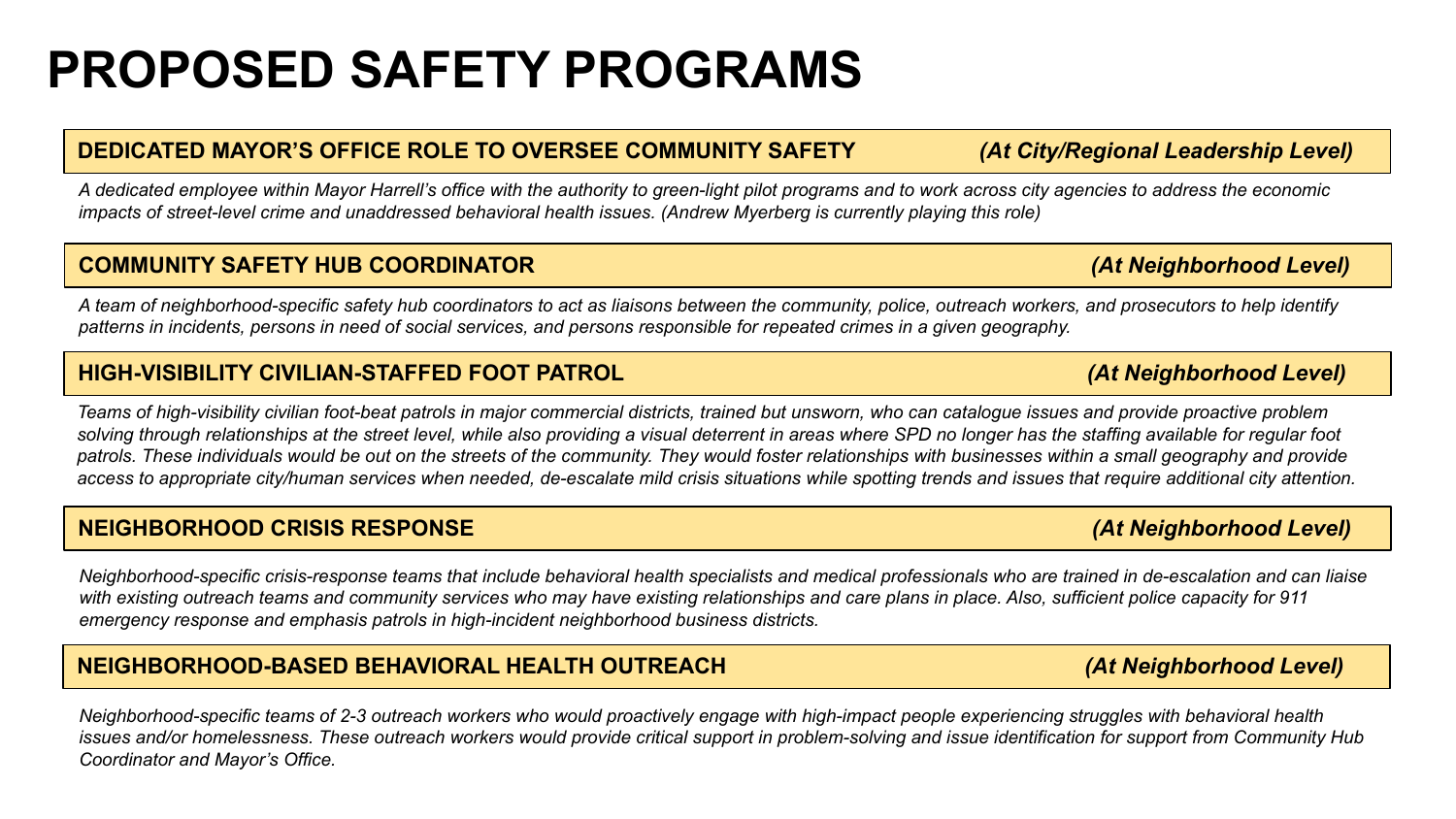# **FOCUS IN ON HIGH-IMPACT NEIGHBORHOODS**



(e.g. Health One)

**Foot Patrol Team**

**-Based Outreach (RHA** REACH)

existing City services with new investments like **Foot Patrols**, **Neighborhood Based Outreach** and **Crisis Response**, and **High-Level Administrative Support** to coordinate problem solving and reduce the impacts that crime and unaddressed behavioral health issues have on our neighborhoods.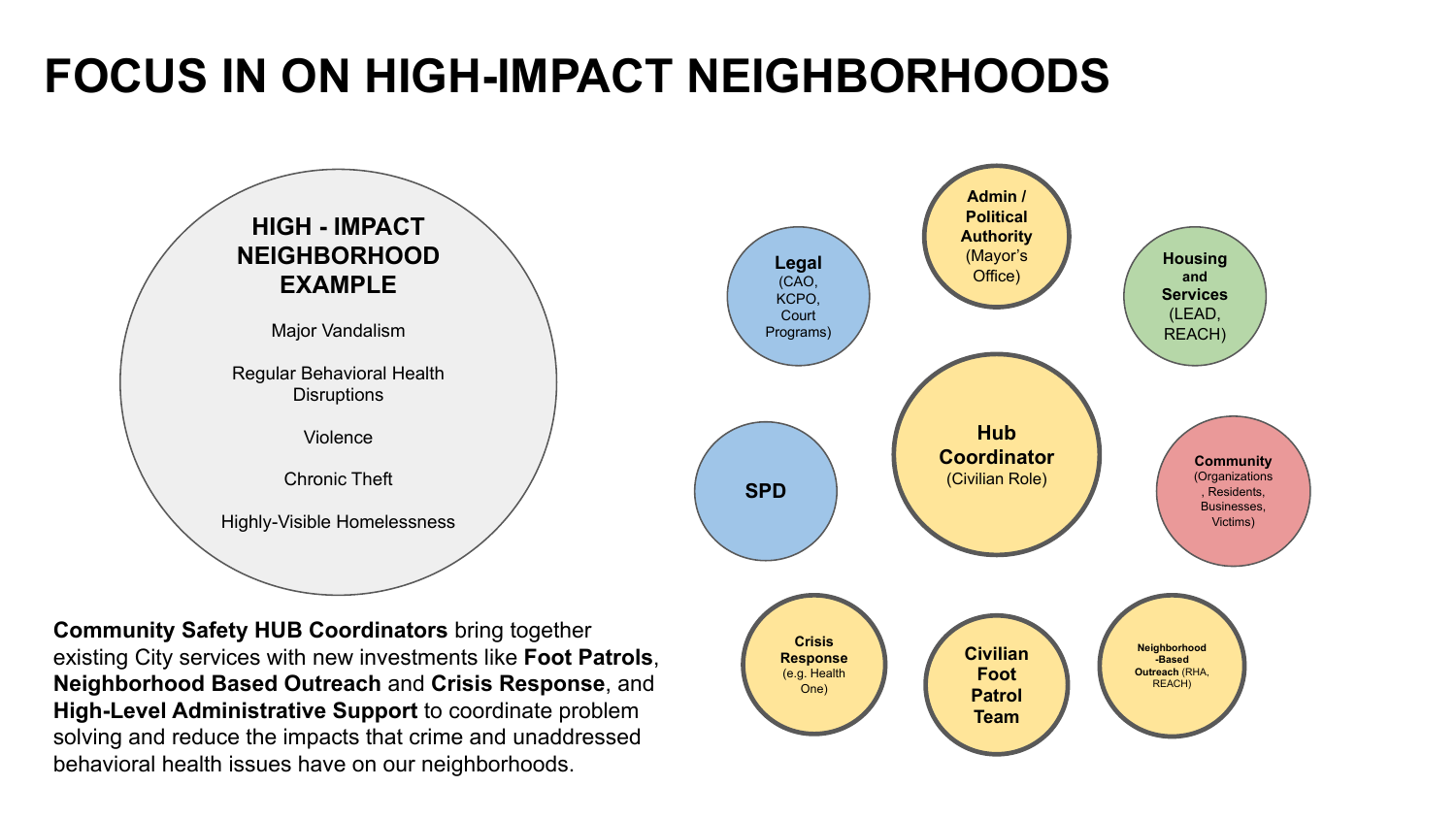# **ROLE OF THE HUB COORDINATOR**

# **Neighborhood Safety Task Force**

Convene regular care conference/operational work group meetings to strategize with community, businesses, victims, service providers and police about the best strategic interventions for each high-impact person or chronic neighborhood issue.

## **Inter-Agency Coordination**

Liaise between city and external agencies to share information in the aid of care planning and community harm reduction. Elevate roadblocks to department leadership or Mayor's Office for resolution.

# **By-Name-List Management**

Work with the community, service providers and police to identify high-impact individuals in a neighborhood and oversee the development and management of a neighborhood-specific by-name-list.

# **Follow-Up Meetings with Stakeholders**

Act as a primary contact and liaison with victims and stakeholders in high-impact communities who are experiencing crime behavioral health related incidents.